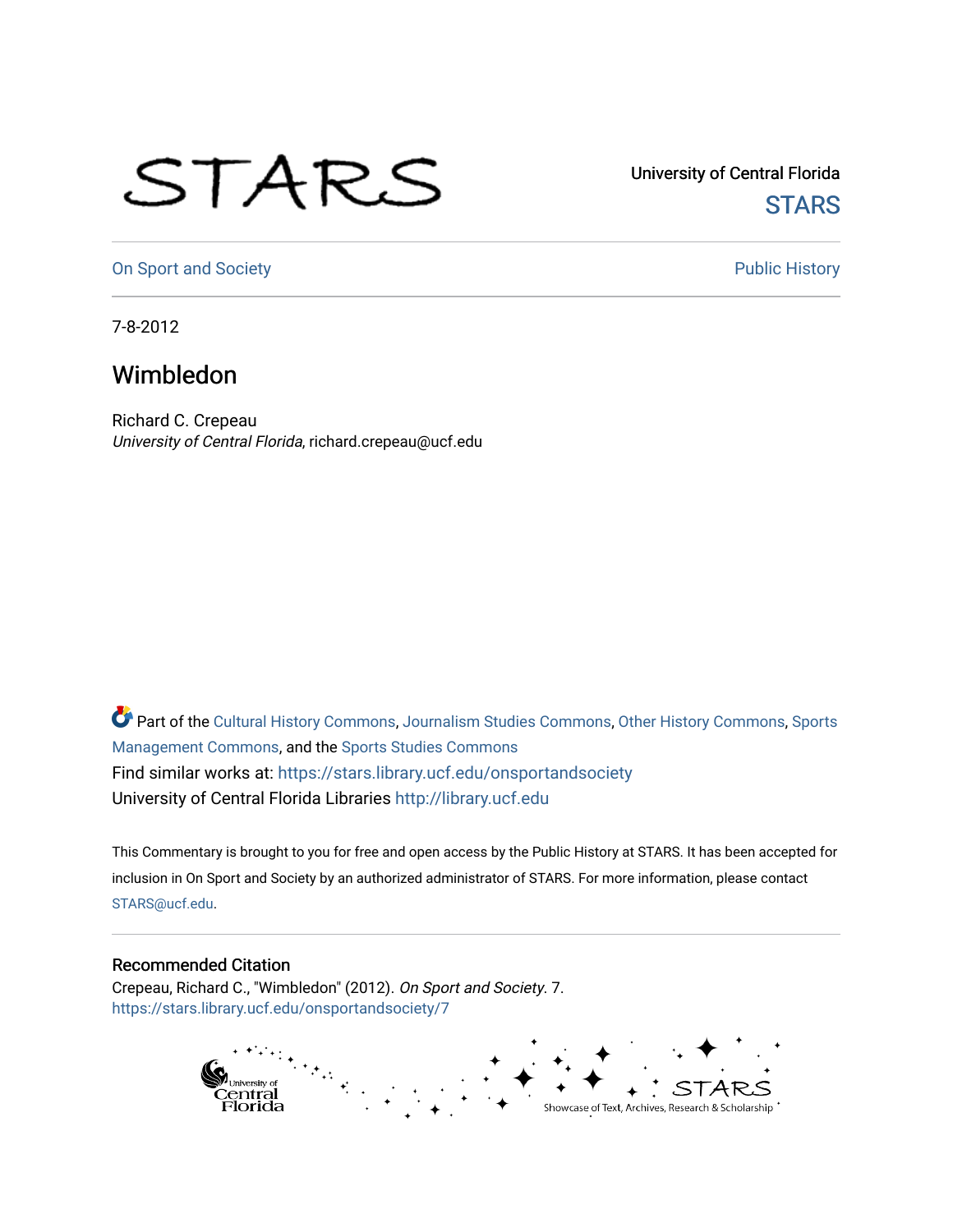## SPORT AND SOCIETY FOR ARETE July 8, 2012

The term "historic" is often used in describing any number of sporting events. It is sometimes used to exaggerate the significance of an event, often in order to promote it. There are times, though, when the term is not only appropriate, but indeed, required. The Gentleman's Final at Wimbledon today was historic in a number of ways.

Andy Murray became the first British men's singles finalist at Wimbledon since Henry "Bunny" Anderson in 1938. There has not been a British men's champion since Fred Perry who won his third Wimbledon Championship in a row in 1936. No doubt few among us remember those finals, but many of us do remember Fred Perry who was a commentator on tennis for the BBC for a number of years. His favorite bit of tennis instruction for the listeners and viewers was, "Once you have your opponent down, put your foot on his throat and don't let him up." He also delivered this line with a degree of passion that told you that Fred Perry was a fierce competitor.

Murray's effort today was superb but it came against the man that John McEnroe continues to call "the greatest tennis player of all time." It is difficult to argue that one. Also Murray's performance let us hear what it sounds like when a nation roars. The ovation for Murray was thunderous and richly deserved as this crowd of English toffs at center court and the lesser folk on Henman Hill cheered for the introverted Scot.

The man of the hour, the moment, the day, and the tournament, was clearly Roger Federer who played tennis on this day and in the semi-final on Friday that matched the best of his career. When watching Federer glide across the grass, I often think of Muhammad Ali's marvelous selfdescriptive phrase, "Float like a butterfly, sting like a bee." He does both, with the greatest of ease.

This is not to say that it was an easy tournament for Federer or an easy win today. On several occasions in the tournament he faced match point, and at one point he had to leave the court to have treatment on his ailing back. There were times today when he looked a bit shaky missing easy shots that he normally crushed. In the end however the thirty year-old Federer looked younger than his 25 year-old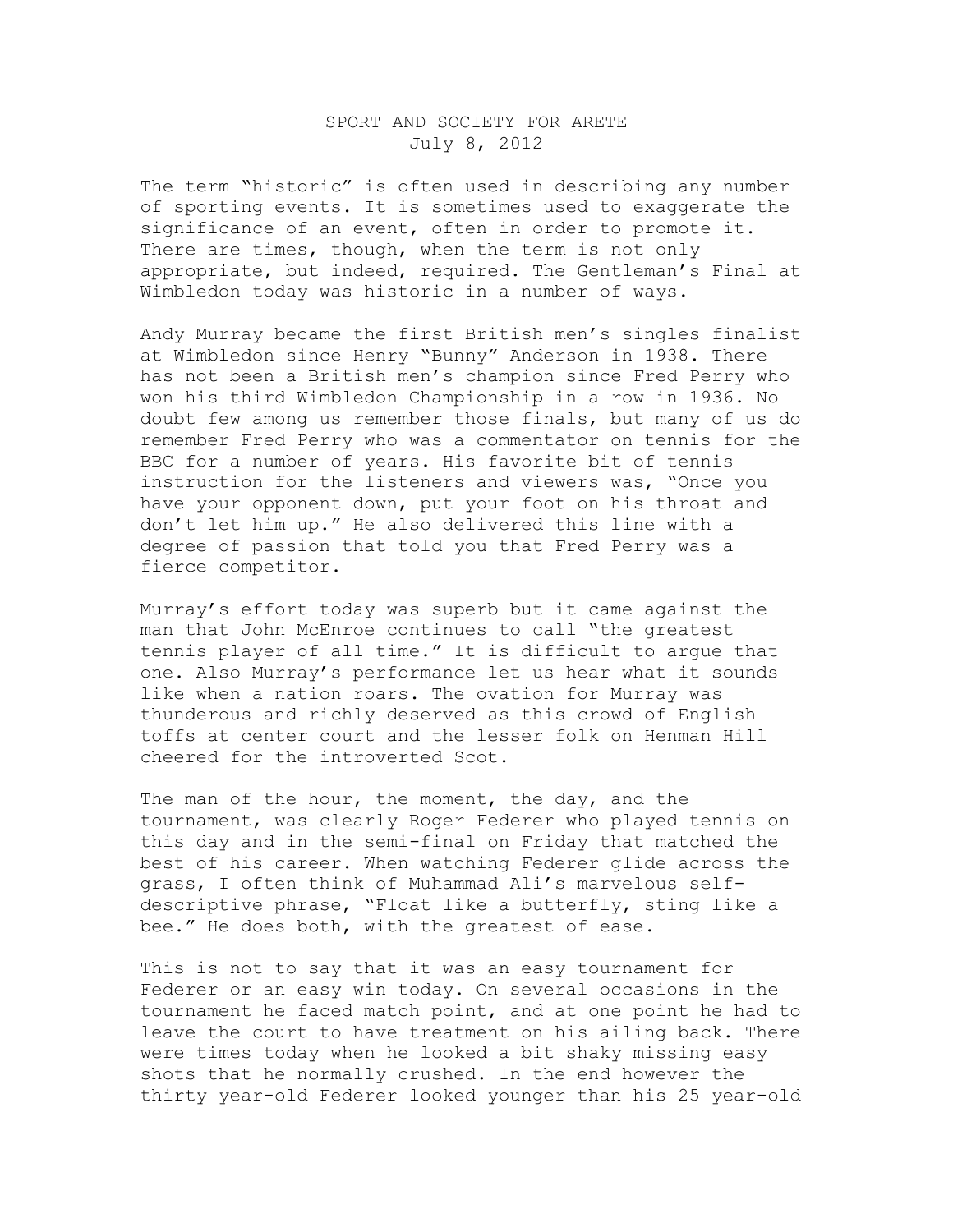opponent, wearing him down over the course of the match. It was Murray whose body seemed to have been worn down by the rigors of grueling tennis. Federer looked fresh until the final point. He is the oldest player to win a Grand Slam event since Andre Agassi won the Australian Open in 2003.

Roger Federer won his seventh Wimbledon title, tying him with William Renshaw and Pete Sampras, his boyhood hero, for the most Gentleman's singles titles at the All-England Club. Federer will become the world number one in the computer rankings tomorrow. This is something very few people, other than Roger, thought he could achieve again. It will also result in Federer passing Sampras for the record of number of weeks ranked number one. This was Federer's 17th Grand Slam victory which is a record that he may yet send higher in the next few years. It is also a record that both Nadal (11) and Djokovic (5) will have dangling in front of them.

The semi-final on Friday between Federer and Djokovic was another marvelous display of tennis. The third set of that match was a monumental struggle and produced the best tennis I have seen in any number of years, and perhaps the best I have ever seen. But as with so many tight games, the ninth game of this set, was decided when Djokovic had a break opportunity with the set at 4-4 and the match at one set each. Djokovic made an uncharacteristic mistake in shot selection, and Federer made him pay. In the blink of an eye Federer won the game to go up 5-4 and then broke Djokovic to win the set 6-4. The match was essentially over from there. Roger Federer moved on to the Sunday final and to his seventh Wimbledon title.

On Saturday there were other historic marks. With a doubles victory, Jonathan Marry and his Danish doubles partner, Frederik Nielsen, made Marry rather than Murray, the first British man to win a Wimbledon Title since Fred Perry's achievements. In the Women's Singles Final Serena Williams won here fifth title to tie her with sister Venus, and then later in the day the two sisters won their fifth Wimbledon doubles title. Serena Williams has now won fourteen Grand Slam singles titles. This day ended a remarkable comeback from life threatening medical problems over the past year for Serena, and serious medical issues for Venus as well.

At the end of the Wimbledon fortnight it was another triumph for the All-England Club, except perhaps for those